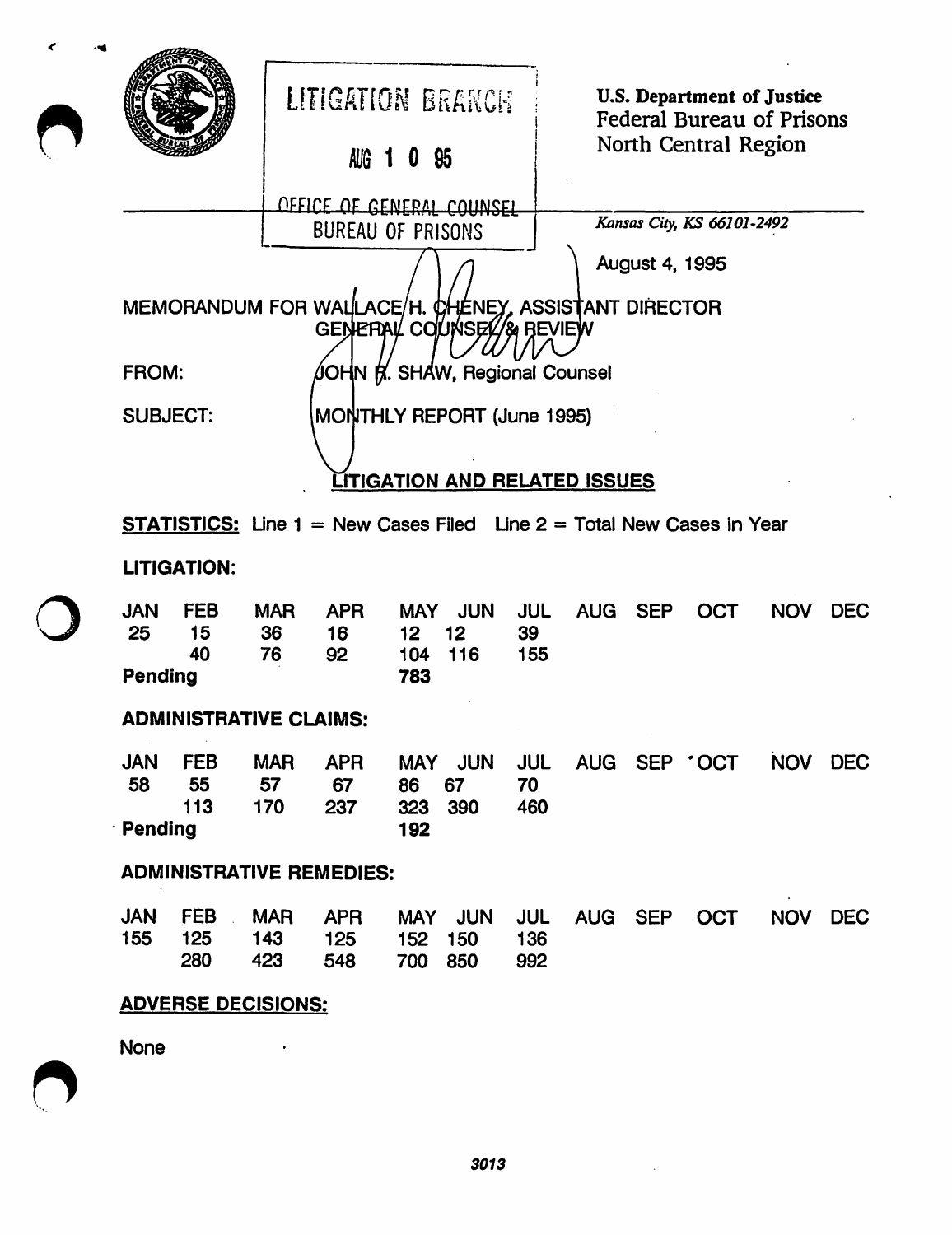## SETTLEMENTS OR JUDGMENTS: .

None.

## DECISIONS OF INTEREST:

Sims v. Scott, et al., Case No. 94-3175-RDR, District of Kansas, USP Leavenworth.

In this personal liability action plaintiff alleged that, while confined at the USP Leavenworth his constitutional rights were violated by virtue of his continued and improper confinement in the segregation unit. Plaintiff's allegations concerned this protracted segregation confinement, medical care, and access to the courts. Inmate Sims requested declaratory. injunctive relief as well as punitive and compensatory damages in the amount of \$1000000.00.

Records and other facts before the Court indicated plaintiff was properly confined in segregation for legitimate security concerns and therefore no due process claims and issues were implicated. Additionally, the record documents plaintiff's regular contact with medical staff where his medical complaints were addressed. Finally. plaintiff enjoyed access to the courts in that he had access to a basic law library, was able to request additional. legal materials through the Education Department, and was allowed access to the administrative remedy procedure.

Summary Judgment entered May 1, 1995.

# PENDING CASES OF INTEREST:

Dixon v. USA, et al., Case No. 94-3309-RDR, District of Kansas, USP Leavenworth.

There has been no formal decision from the DOJ Torts Branch regarding representation for the named defendants in this hybrid FTCA\Bivens case. The NCRO provided the Torts Branch with a supplemental memorandum justifying representation for the defendants. The AUSA who was defending the action withdrew from the case and,a new AUSA has made an entry of appearance.

Weeks v. USA, Case No. 94-3381-RDR. District of Kansas, USP Leavenworth

The AUSA who was defending the Weeks action was reluctant to respond on behalf of the United States until the DOJ Torts Branch makes a decision regarding representation in the Dixon action. After motioning for a further 30 day extension, she withdrew from the case and a new AUSA made an entry of appearance.

## RELIGIOUS FREEDOM RESTORATION ACT CASES:

None

o